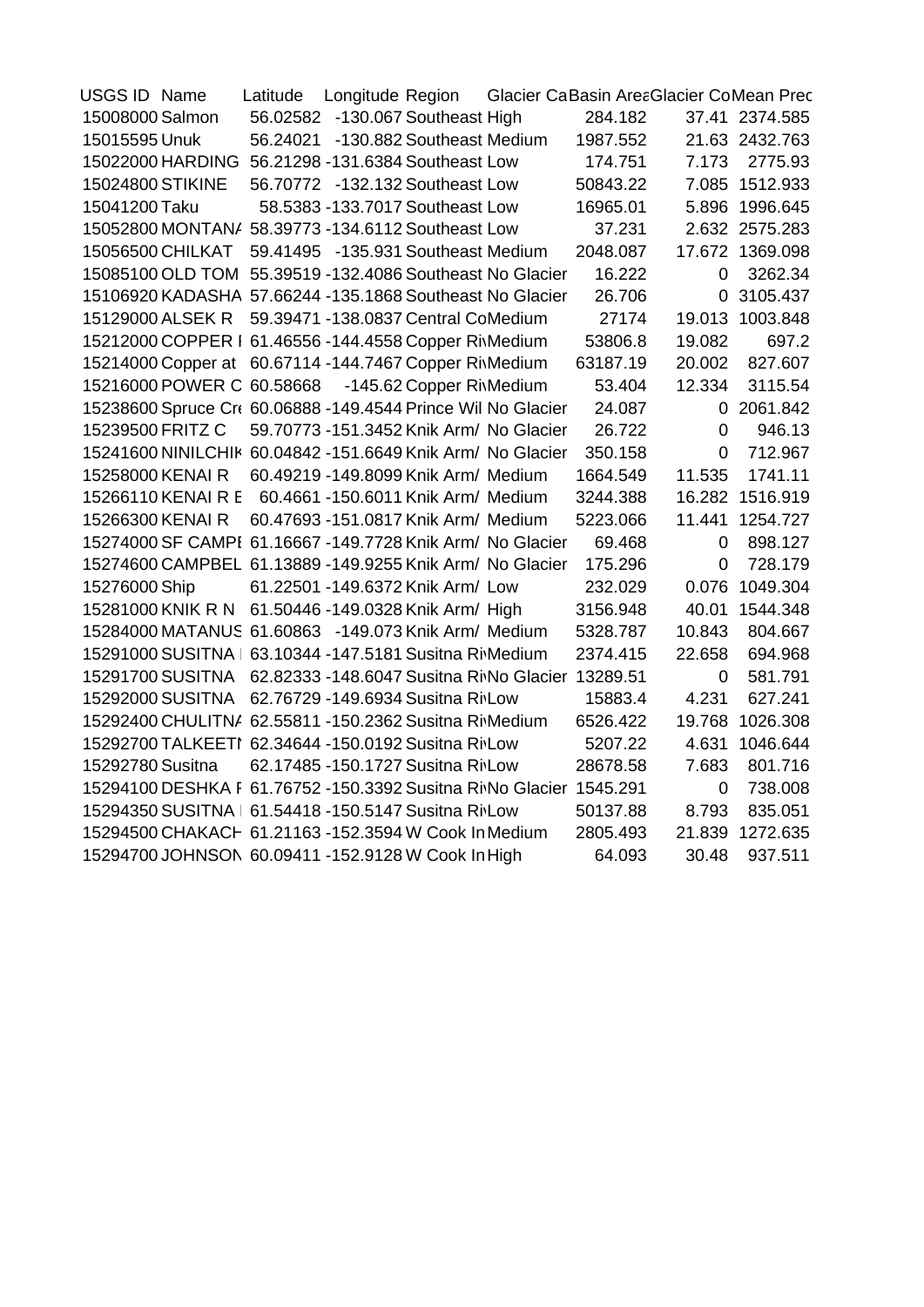| Mean TemMetamorplPlutonic (%SedimentaVolcanic (b_Value Hb_Value Cb_Value Mb_Value N |                  |                  |           |                |          |          |          |          |
|-------------------------------------------------------------------------------------|------------------|------------------|-----------|----------------|----------|----------|----------|----------|
| 4.874                                                                               | $\mathbf 0$      | 27.247           | 9.434     | 53.884         | $-0.205$ | $-0.243$ | $-0.139$ | $-0.049$ |
| 4.889                                                                               | 3.845            | 7.912            | 2.471     | 10.65          | $-0.286$ | $-0.279$ | $-0.312$ | $-0.366$ |
| 6.803                                                                               | 48.101           | 12.975           | $\pmb{0}$ | $\pmb{0}$      | $-0.158$ | $-0.183$ | $-0.153$ | $-0.33$  |
| 3.565                                                                               | 0.134            | 0.444            | 0.838     | 0.596          | $-0.267$ | $-0.255$ | $-0.301$ | $-0.285$ |
| 3.495                                                                               | 0.179            | 1.099            | 3.721     | 1.667          | $-0.094$ | $-0.238$ | $-0.33$  | $-0.265$ |
| 6.597                                                                               | $\pmb{0}$        | 6.659            | 46.671    | $\pmb{0}$      | $-0.152$ | $-0.157$ | $-0.389$ | 0.035    |
| 1.468                                                                               | $\pmb{0}$        | 15.539           | 4.594     | 13.114         | $-0.558$ | $-0.412$ | $-0.588$ | $-0.911$ |
| 9.407                                                                               | $\mathbf 0$      | $\mathbf 0$      | 41.863    | 58.137         | $-0.282$ | $-0.237$ | $-0.189$ | $-0.22$  |
| 7.898                                                                               | $\mathbf 0$      | 1.262            | $\pmb{0}$ | 97.475         | $-0.296$ | $-0.287$ | $-0.155$ | $-0.713$ |
| 1.334                                                                               | 4.911            | 0.985            | 1.912     | 0.707          | $-0.171$ | $-0.179$ | $-0.251$ | $-0.182$ |
| 1.274                                                                               | $\mathbf 0$      | 0.298            | 1.415     | 0.481          | $-0.132$ | $-0.155$ | $-0.305$ | 0.098    |
| 1.491                                                                               | $\mathbf 0$      | 0.256            | 1.407     | 0.376          | $-0.201$ | $-0.186$ | $-0.248$ | $-0.002$ |
| 4.974                                                                               | $\pmb{0}$        | $\pmb{0}$        | 42.1      | 57.9           | $-0.202$ | $-0.225$ | $-0.096$ | $-0.128$ |
| 5.097                                                                               | $\mathbf 0$      | $\pmb{0}$        | 90        | 0              | $-0.179$ | $-0.108$ | $-0.164$ | $-0.173$ |
| 6.457                                                                               | $\mathbf 0$      | $\boldsymbol{0}$ | 50        | 0              | $-0.361$ | $-0.39$  | $-0.427$ | $-0.379$ |
| 6.581                                                                               | 0                | $\mathbf 0$      | 100       | 0              | $-0.385$ | $-0.345$ | $-0.374$ | $-0.464$ |
| 4.659                                                                               | $\mathbf 0$      | $\overline{0}$   | 86.68     | 0              | 0.018    | 0.026    | $-0.067$ | 0.127    |
| 4.853                                                                               | 0                | $\overline{0}$   | 18.779    | 2.295          | 0.044    | 0.026    | 0.019    | 0.059    |
| 5.379                                                                               | $\overline{0}$   | $\overline{0}$   | 20.636    | 1.467          | $-0.108$ | $-0.049$ | $-0.25$  | $-0.137$ |
| 3.828                                                                               | $\mathbf 0$      | $\overline{0}$   | 2.117     | 95.765         | $-0.221$ | $-0.149$ | $-0.222$ | $-0.167$ |
| 5.115                                                                               | $\mathbf 0$      | $\mathbf 0$      | 21.809    | 56.382         | $-0.238$ | $-0.118$ | $-0.228$ | $-0.104$ |
| 3.864                                                                               | $\mathsf 0$      | $\mathbf 0$      | 10.506    | 78.989         | $-0.134$ | $-0.094$ | $-0.121$ | $-0.07$  |
| 2.049                                                                               | $\mathbf 0$      | 0.006            | 12.601    | 2.084          | $-0.159$ | $-0.203$ | $-0.237$ | $-0.348$ |
| 0.52                                                                                | $\boldsymbol{0}$ | 5.506            | 4.282     | 4.542          | $-0.116$ | $-0.144$ | $-0.222$ | $-0.011$ |
| $-0.122$                                                                            | $\boldsymbol{0}$ | 4.779            | 5.233     | 4.459          | $-0.279$ | $-0.235$ | $-0.369$ | $-0.326$ |
| 0.986                                                                               | $\boldsymbol{0}$ | 1.688            | 4.226     | 3.166          | $-0.242$ | $-0.148$ | $-0.393$ | $-0.225$ |
| 1.11                                                                                | $\mathsf 0$      | 1.37             | 3.914     | 2.458          | $-0.157$ | $-0.217$ | $-0.341$ | $-0.031$ |
| 1.304                                                                               | $\mathsf 0$      | 2.94             | 5.585     | 3.575          | $-0.116$ | $-0.14$  | $-0.117$ | $-0.084$ |
| 1.005                                                                               | $\mathsf 0$      | 8.346            | 4.538     | 11.681         | $-0.169$ | $-0.249$ | $-0.253$ | 0.183    |
| 1.299                                                                               | $\boldsymbol{0}$ | 1.074            | 2.247     | 1.72           | $-0.211$ | $-0.229$ | $-0.217$ | 0.208    |
| 6.432                                                                               | $\mathbf 0$      | $\pmb{0}$        | 100       | 0              | $-0.454$ | $-0.389$ | $-0.375$ | $-0.449$ |
| 2.128                                                                               | $\mathbf 0$      | 0.596            | 2.157     | 0.882          | $-0.183$ | $-0.193$ | $-0.205$ | 0.159    |
| 0.186                                                                               | $\mathsf 0$      | 30.082           | 1.071     | 1.055          | 0.011    | 0.046    | 0.122    | $-0.101$ |
| 4.448                                                                               | $\overline{0}$   | $\overline{0}$   | 30.501    | $\overline{0}$ | $-0.116$ | $-0.183$ | $-0.196$ | $-0.133$ |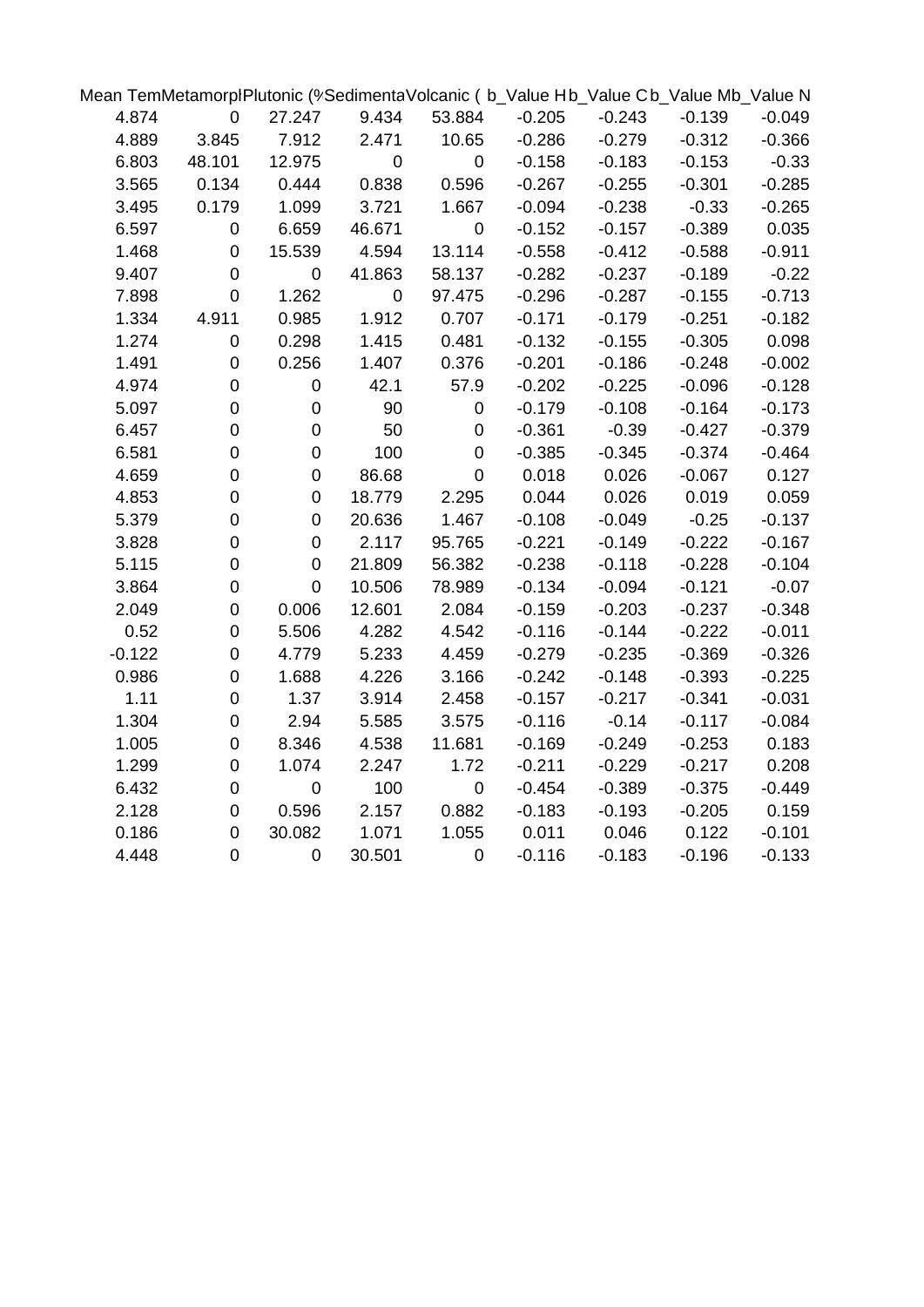| b Value Sb Value T Mean AsptMean SlopMean ElevRelief (m) Barren LarForest (%) Grassland |          |         |        |                 |      |           |        |                  |
|-----------------------------------------------------------------------------------------|----------|---------|--------|-----------------|------|-----------|--------|------------------|
| $-0.127$                                                                                | 3.51     | 184.738 | 20.335 | 1213.15         | 2308 | 21.902    | 4.84   | 4.429            |
| $-0.239$                                                                                | 2.042    | 185.149 |        | 25.003 1118.631 | 2499 | 22.156    | 8.472  | 2.297            |
| $-0.263$                                                                                | 0.046    | 185.447 | 29.402 | 732.407         | 1768 | 20.547    | 11.903 | $\mathbf 0$      |
| $-0.299$                                                                                | 1.605    | 181.78  |        | 17.238 1283.584 | 3074 | 21.343    | 11.762 | 5.118            |
| $-0.213$                                                                                | 0.572    | 185.728 |        | 16.592 1128.898 | 2673 | 18.564    | 12.566 | 6.526            |
| $-0.239$                                                                                |          | 174.39  | 22.562 | 494.56          | 1473 | 4.687     | 21.661 | $\mathbf 0$      |
| $-0.432$                                                                                |          | 180.354 |        | 20.359 1150.272 | 2504 | 34.735    | 3.663  | 3.283            |
|                                                                                         |          | 195.497 | 19.129 | 281.081         | 807  | 0.229     | 29.767 | $\mathbf 0$      |
| $-0.156$                                                                                | 1.129    | 171.957 | 20.879 | 333.299         | 742  | 0.132     | 28.552 | $\pmb{0}$        |
| $-0.156$                                                                                |          | 181.843 |        | 15.334 1225.706 | 4396 | 28.159    | 6.861  | 7.662            |
| $-0.249$                                                                                | 1.26     | 197.926 | 13.163 | 1258.24         | 5751 | 22.329    | 7.811  | 0.456            |
| $-0.305$                                                                                | 0.638    | 198.307 |        | 13.826 1216.413 | 5854 | 23.985    | 7.294  | 0.509            |
| $-0.191$                                                                                | 2.591    | 222.439 | 25.168 | 614.134         | 1384 | 33.198    | 11.126 | 0.346            |
| $-0.073$                                                                                | 0.221    | 195.667 | 22.688 | 647.687         | 1259 | 39.941    | 16.773 |                  |
| $-0.172$                                                                                |          | 215.304 | 8.541  | 283.575         | 407  | $\pmb{0}$ | 16.87  | $\mathbf 0$      |
| $-0.443$                                                                                |          | 256.232 | 3.365  | 201.241         | 624  | 0.007     | 16.102 | $\pmb{0}$        |
| 0.044                                                                                   | 0.109    | 213.237 | 20.802 | 752.099         | 1822 | 24.365    | 6.525  | $\pmb{0}$        |
| 0.029                                                                                   | $-0.176$ | 218.965 | 16.715 | 701.567         | 1894 | 16.495    | 6.624  | $\pmb{0}$        |
| $-0.139$                                                                                | 0.16     | 224.102 | 12.427 | 557.945         | 1935 | 12.151    | 10.143 | $\pmb{0}$        |
| $-0.096$                                                                                |          | 230.666 | 20.007 | 857.428         | 1503 | 20.825    | 2.535  | $\pmb{0}$        |
| $-0.145$                                                                                | 0.28     | 246.882 | 12.609 | 532.453         | 1597 | 11.698    | 6.794  | $\boldsymbol{0}$ |
| $-0.109$                                                                                |          | 214.264 | 22.06  | 903.145         | 1927 | 18.427    | 2.614  | $\mathbf 0$      |
| 0.01                                                                                    |          | 220.196 | 19.389 | 1226.91         | 3969 | 32.459    | 1.481  | 0.21             |
| $-0.039$                                                                                | 0.72     | 207.161 |        | 21.675 1302.529 | 3820 | 40.27     | 3.302  | 0.753            |
| $-0.22$                                                                                 | 1.586    | 203.06  |        | 13.47 1341.588  | 3286 | 27.407    | 0.564  | 0.307            |
| $-0.456$                                                                                | 1.334    | 199.971 |        | 9.312 1116.504  | 3572 | 14.64     | 5.733  | 0.536            |
| $-0.402$                                                                                |          | 201.435 | 9.965  | 1088.43         | 3825 | 14.986    | 5.827  | 0.489            |
| $-0.073$                                                                                | 1.226    | 198.701 | 16.908 | 1104.55         | 5605 | 30.987    | 2.855  | 0.293            |
| $-0.177$                                                                                | 0.9      | 211.384 |        | 16.783 1104.991 | 2558 | 31.203    | 3.355  | 0.654            |
|                                                                                         | 0.923    | 202.905 |        | 12.609 1065.916 | 5670 | 21.083    | 4.177  | 0.456            |
| $-0.246$                                                                                | 1.377    | 180.495 | 1.352  | 152.366         | 436  | 0.003     | 17.873 | $\mathbf 0$      |
| $-0.278$                                                                                | 1.206    | 205.149 | 12.546 | 919.317         | 6161 | 20.888    | 5.159  | 0.336            |
| $-0.029$                                                                                | 0.205    | 221.084 |        | 23.277 1250.877 | 3132 | 51.084    | 1.408  | $\mathbf 0$      |
| $-0.198$                                                                                | 2.193    | 204.747 | 22.56  | 723.56          | 1431 | 34.798    | 1.155  | $\mathbf 0$      |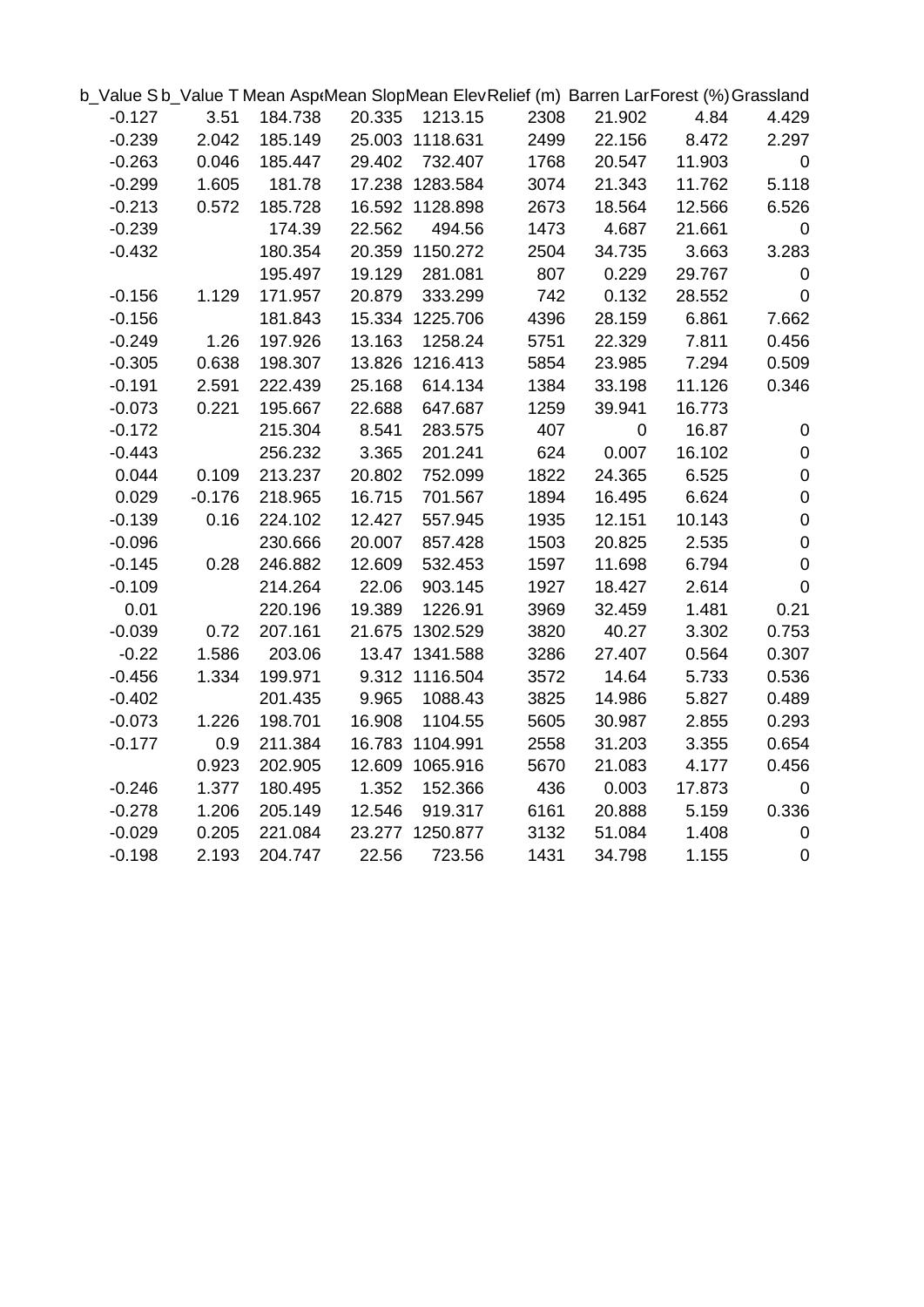| Shrubland Wetalnd (9Mean q (mMedian HCMedian CaMedian McMedian NaMedian Si(Median TS |                  |       |                |         |         |         |         |                          |
|--------------------------------------------------------------------------------------|------------------|-------|----------------|---------|---------|---------|---------|--------------------------|
| 7.542                                                                                | 0.002            | 0.107 | 696.529        | 294.426 | 37.029  | 20.933  | 36.615  | 63                       |
| 13.217                                                                               | 0.146            | 0.086 | 655.557        | 416.687 | 61.716  | 60.941  | 68.487  | 50                       |
| 35.016                                                                               | 0.111            | 0.121 | 196.667        | 92.32   | 16.458  | 20.457  | 64.077  | $\,6$                    |
| 15.212                                                                               | 0.007            | 0.031 | 868.613        | 424.173 | 117.466 | 63.316  | 77.391  | 238                      |
| 15.211                                                                               | 0.023            | 0.023 | 975.141        | 499.027 | 154.084 | 53.96   | 83.965  | 222.5                    |
| 23.012                                                                               | 0.022            | 0.078 | 417.917        | 177.155 | 47.315  | 33.982  | 53.259  | 20                       |
| 25.296                                                                               | 0.282            | 0.047 | 442.501        | 207.096 | 57.601  | 4.417   | 53.259  | 262                      |
| 4.62                                                                                 | 0.326            | 0.075 | 270.417        | 157.193 | 23.863  | 18.587  | 38.28   | $\mathbf{1}$             |
| 13.789                                                                               | 0.271            | 0.068 | 368.751        | 215.829 | 28.801  | 14.713  | 86.545  | 3                        |
| 12.127                                                                               | 0.054            |       | 0.033 1319.308 | 723.589 | 193.376 | 54.083  | 61.58   | 313.5                    |
| 21.572                                                                               | 4.508            |       | 0.02 1319.308  | 598.832 | 148.118 | 78.022  | 111.51  | 999.5                    |
| 21.428                                                                               | 3.963            | 0.035 | 885.002        | 499.027 | 119.728 | 67.612  | 74.895  | 874                      |
| 26.027                                                                               | 0.416            | 0.136 | 311.389        | 163.431 | 20.572  | 25.52   | 53.259  | $\mathbf 5$              |
| 31.354                                                                               | $\boldsymbol{0}$ | 0.095 | 376.945        | 244.523 | 16.458  | 23.991  | 38.28   | $\mathbf 1$              |
| 41.864                                                                               | 3.877            | 0.013 | 885.002        | 165.926 | 148.118 | 107.142 | 466.012 | 12                       |
| 27.636                                                                               | 21.516           | 0.009 | 868.613        | 195.619 | 149.763 | 231.86  | 493.473 | 19                       |
| 34.798                                                                               | 0.438            | 0.05  | 491.668        | 274.465 | 37.029  | 29.394  | 61.58   | $\, 8$                   |
| 35.444                                                                               | 1.05             | 0.048 | 442.501        | 243.775 | 29.541  | 25.264  | 46.934  | $\overline{\mathcal{L}}$ |
| 28.742                                                                               | 6.295            | 0.033 | 475.279        | 241.28  | 40.774  | 36.565  | 64.742  | 17.5                     |
| 70.832                                                                               | 0.206            | 0.016 | 491.668        | 299.416 | 74.47   | 33.873  | 111.51  | 2                        |
| 41.689                                                                               | 2.097            | 0.011 | 753.89         | 374.27  | 119.317 | 36.802  | 118.999 | 42                       |
| 73.184                                                                               | 0.036            | 0.018 | 917.779        | 474.076 | 127.546 | 67.013  | 133.146 | 19.5                     |
| 19.58                                                                                | 1.349            | 0.076 | 999.724        | 523.978 | 115.203 | 46.556  | 61.58   | 874                      |
| 31.902                                                                               | 0.954            |       | 0.022 1278.336 | 773.492 | 185.147 | 118.373 | 106.517 | 931.5                    |
| 41.58                                                                                | 5.996            |       | 0.036 1114.446 | 523.978 | 127.546 | 58.107  | 114.839 | 724.5                    |
| 54.543                                                                               | 4.326            | 0.019 | 998.085        | 566.396 | 128.369 | 45.879  | 108.847 | 151                      |
| 55.587                                                                               | 3.869            |       | 0.018 1098.058 | 523.978 | 125.9   | 39.416  | 119.832 | 375                      |
| 36.753                                                                               | 2.518            | 0.041 | 847.307        | 461.6   | 158.404 | 57.124  | 76.143  | 512                      |
| 45.528                                                                               | 0.538            | 0.022 | 709.64         | 374.27  | 75.705  | 52.653  | 126.489 | 171                      |
| 48.364                                                                               | 3.245            | 0.027 | 837.474        | 449.124 | 109.648 | 43.053  | 101.524 | 485                      |
| 3.738                                                                                | 40.775           | 0.016 | 458.89         | 163.681 | 57.601  | 62.674  | 199.719 | 6.5                      |
| 40.39                                                                                | 7.188            | 0.029 | 901.391        | 474.076 | 115.203 | 37.753  | 107.765 | 452                      |
| 19.966                                                                               | 0.093            | 0.038 | 393.334        | 219.572 | 45.258  | 27.049  | 86.545  | 36                       |
| 28.785                                                                               | 0.036            | 0.218 | 278.612        | 181.646 | 25.756  | 18.873  | 45.187  | 29                       |